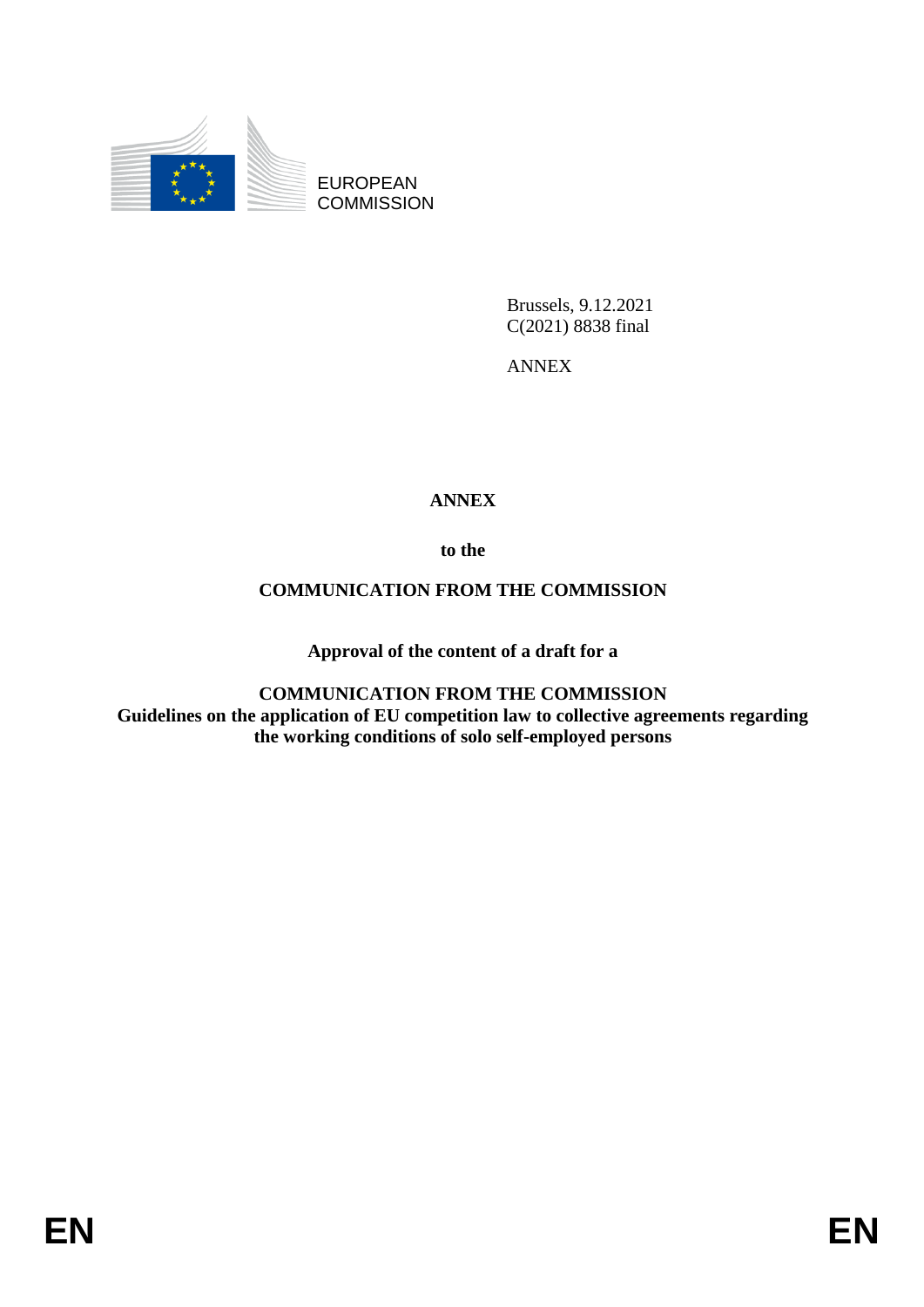#### **ANNEX**

#### **COMMUNICATION FROM THE COMMISSION Guidelines on the application of EU competition law to collective agreements regarding the working conditions of solo self-employed persons**

#### **DRAFT**

#### **1. INTRODUCTION**

- (1) These Guidelines set out the principles for assessing under Article 101 of the Treaty on the Functioning of the European Union ("Article 101 TFEU") agreements between undertakings, decisions by associations of undertakings and concerted practices (collectively referred to as "agreements") concluded as a result of collective negotiations between solo self-employed persons<sup>1</sup> and other undertaking(s) ("the counterparty/-ies"<sup>2</sup> ), concerning the working conditions of the solo self-employed persons.
- (2) Article 101 TFEU prohibits agreements between undertakings that restrict competition within the internal market, notably if they directly or indirectly fix purchase or selling prices or any other trading conditions. The EU competition rules are based on Article 3(3) of the Treaty on European Union ("TEU"), which provides that the Union shall establish an internal market, including a system ensuring that competition is not distorted.<sup>3</sup>
- (3) Article 3(3) TEU also provides that the Union shall promote "a highly competitive social market economy, aiming at full employment and social progress". To that end, the Union recognizes the important role of social dialogue and collective bargaining and commits, under Article 152 TFEU, to "facilitate dialogue between the social partners, respecting their autonomy". Article 28 of the Charter of Fundamental Rights of the European Union further recognizes the right of collective bargaining and action. Improved working conditions and proper social protection also constitute core principles of the European Pillar of Social Rights, under which "social partners shall be consulted on the design and implementation of economic, employment and social policies according to national practices" and "shall be encouraged to negotiate and conclude collective agreements in matters relevant to them".<sup>4</sup>
- (4) The Court of Justice of the European Union (the "Court") took the EU's social policy objectives into account when it ruled, in the context of collective bargaining between management and labour, that certain restrictions of competition are inherent in

 $\mathbf{1}$ <sup>1</sup> For the purposes of these Guidelines, the term "solo self-employed persons" refers to persons who do not have an employment contract or who are not in an employment relationship and who rely primarily on their own personal labour for the provision of the services concerned.

<sup>&</sup>lt;sup>2</sup> For the purpose of these Guidelines, the term "counterparties" refers to undertakings with which the solo self-employed persons contract (i.e. their professional customers), including associations of such undertakings.

<sup>&</sup>lt;sup>3</sup> Title VII, Chapter 1, Section 1 of the TFEU and Protocol No 27 of the TEU and TFEU.

European Pillar of Social Rights, point 8; [https://ec.europa.eu/info/strategy/priorities-2019-](https://ec.europa.eu/info/strategy/priorities-2019-2024/economy-works-people/jobs-growth-and-investment/european-pillar-social-rights/european-pillar-social-rights-20-principles_en) [2024/economy-works-people/jobs-growth-and-investment/european-pillar-social-rights/european-pillar](https://ec.europa.eu/info/strategy/priorities-2019-2024/economy-works-people/jobs-growth-and-investment/european-pillar-social-rights/european-pillar-social-rights-20-principles_en)social-rights-20-principles en .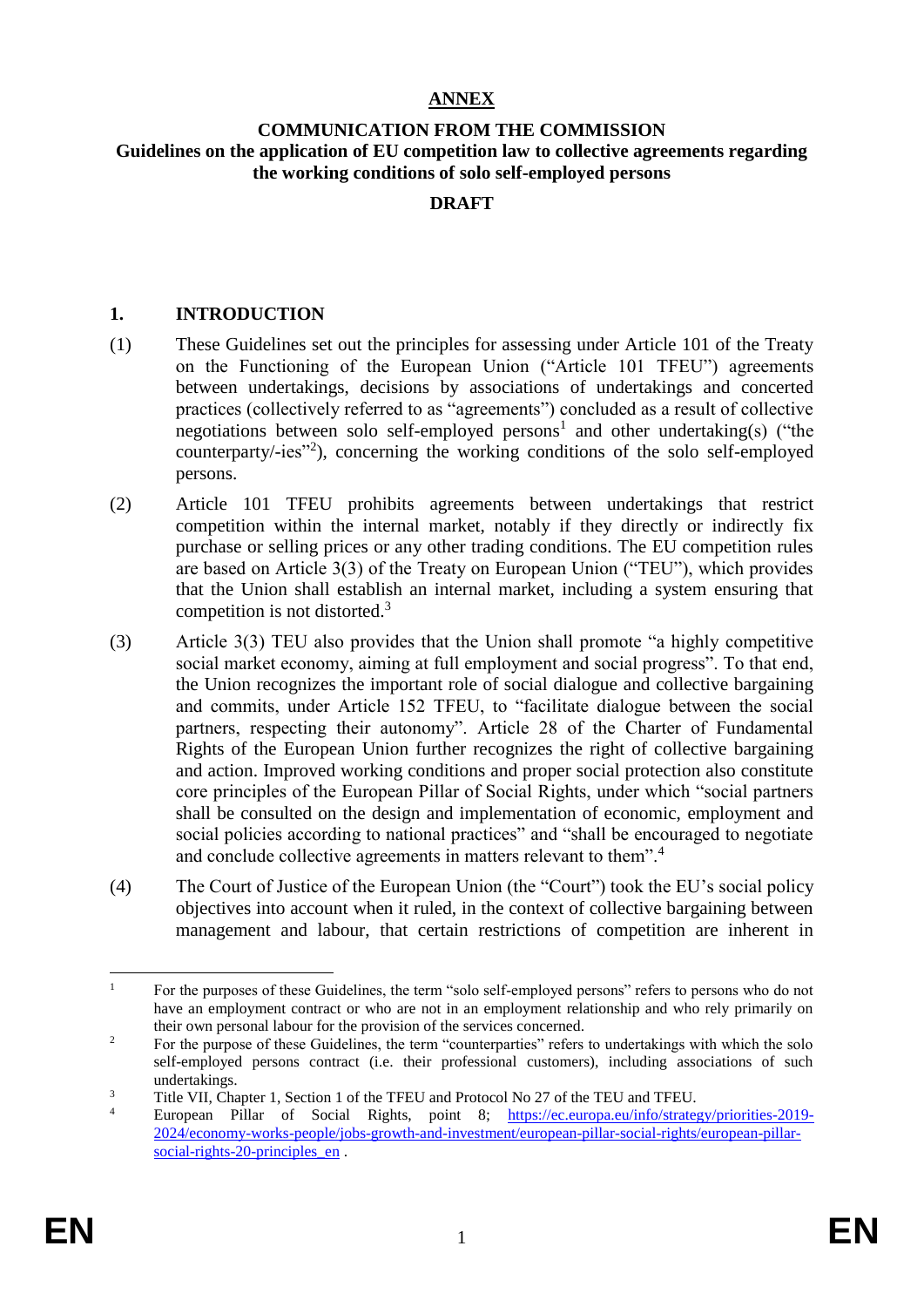collective agreements between organisations representing employers and workers and necessary for the improvement of working conditions.<sup>5</sup> Hence, agreements entered into within the framework of collective bargaining between employers and workers and intended, by their nature and purpose, to improve working conditions (including pay), fall outside the scope of Article 101 TFEU and therefore do not infringe EU competition law.<sup>6</sup>

- (5) The Court has further clarified that this exclusion from the scope of Article 101 TFEU also covers collective agreements concluded between employers and workers' organisations negotiating in the name, and on behalf of their false selfemployed<sup>7</sup> members, namely service providers in a situation comparable to that of workers.<sup>8</sup> In this context the Court has considered an individual to be a false selfemployed person if: (i) he/she acts under the direction of his/her employer as regards, in particular, his/her freedom to choose the time, place and content of his/her work; (ii) does not share the employer's commercial risks and (iii) for the duration of the relationship, forms an integral part of the employer's undertaking. Such criteria apply irrespective of whether that person is labelled as self-employed under national law for tax, administrative or organisational reasons and require a case by case assessment in light of the facts of the individual case.<sup>9</sup>
- (6) In recent years, the labour market has undergone fundamental changes, influenced by the trend towards subcontracting and outsourcing business and personal service activities as well as by the digitalisation of production processes and the rise of the online platform economy. Self-employment in the EU is relatively high and has grown substantially in recent years, mainly in the online platform economy.
- (7) While these developments have increased the flexibility and accessibility of the labour market, in some cases they have also led to difficult working conditions in the online platform economy and beyond. Even if they are not fully integrated into the business of their principal in the same way as workers, certain self-employed persons may still not be entirely independent of their principal or they may lack sufficient

 $\frac{1}{5}$ Judgment of 4 December 2014, *FNV Kunsten Informatie en Media v Staat der Nederlanden*, C-413/13, EU:C:2014:2411, paragraph 22; Judgment of 21 September 1999, *Albany International BV v Stichting Bedrijfspensioenfonds Textielindustrie,* C-67/96, EU:C:1999:430, paragraph 59; Judgment of 11 December 2007, *International Transport Workers' Federation and Finnish Seamen's Union v Viking Line ABP and OÜ Viking Line Eesti,* C-438/05, EU:C:2007:772, paragraph 49; Judgment of 9 July 2009, *3F v Commission of the European Communities*, C‑319/07, EU:C:2009:435, paragraph 50.

<sup>6</sup> Judgment of 4 December 2014, *FNV Kunsten Informatie en Media v Staat der Nederlanden*, C-413/13, EU:C:2014:2411, paragraph 23; Judgment of 21 September 1999, *Albany International BV v Stichting Bedrijfspensioenfonds Textielindustrie,* C-67/96, EU:C:1999:430, paragraph 60; Judgment of 21 September 1999, *Brentjens' Handelsonderneming BV v Stichting Bedrijfspensioenfonds voor de Handel in Bouwmaterialen*, C-115/97, EU:C:1999:434, paragraph 57; Judgment of 21 September 1999, *Maatschappij Drijvende Bokken BV v Stichting Pensioenfonds voor de Vervoer- en Havenbedrijven*, C-219/97, EU:C:1999:437, paragraph 47; Judgment of 12 September 2000, *Pavel Pavlov and Others v Stichting Pensioenfonds Medische Specialisten*, C-180/98, EU:C:2000:428, paragraph 67; Judgment of 21 September 2000, *Hendrik van der Woude v Stichting Beatrixoord*, C-222/98, EU:C:2000:475, paragraph 22; Judgment of 3 March 2011, *AG2R Prévoyance v Beaudout Père et Fils SARL*, C-437/09, EU:C:2011:112, paragraph 29.

<sup>&</sup>lt;sup>7</sup> As opposed to genuine self-employed persons, who can choose their activity, place, time and manner of work freely and carry it out at their own risk.

<sup>8</sup> Judgment of 4 December 2014, *FNV Kunsten Informatie en Media v Staat der Nederlanden*, C-413/13, EU:C:2014:2411, paragraphs 30-31.

 $\overline{9}$ Judgment of 4 December 2014, *FNV Kunsten Informatie en Media v Staat der Nederlanden*, C-413/13, EU:C:2014:2411, paragraphs 36-37.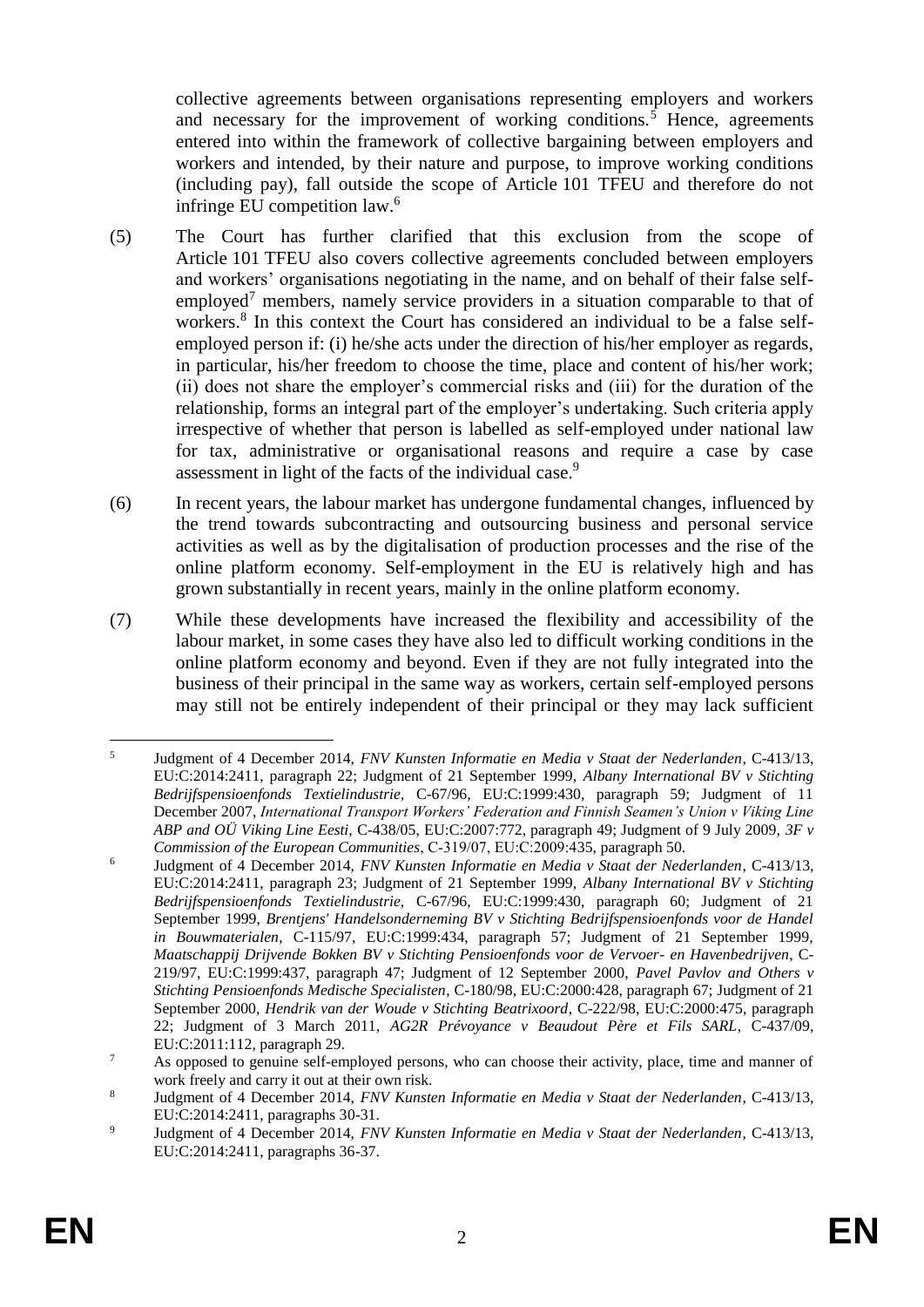bargaining power to influence their working conditions. Moreover, the COVID-19 crisis has made many self-employed persons even more vulnerable as their loss of earnings has been exacerbated by weak or non-existent national social security schemes and dedicated support measures.<sup>10</sup>

- (8) When self-employed persons are overall in a situation comparable to that of workers, they may, in individual cases, be considered as false self-employed persons and be reclassified as workers by national authorities/courts. Certain groups may also be considered as workers by virtue of a legal presumption. However, in cases where they have not been reclassified as workers, access to collective bargaining may still allow them to improve their working conditions.
- (9) The prohibition of Article 101 TFEU applies to "undertakings", which is a wide concept that covers any entity engaged in an economic activity, regardless of its legal status, and the way in which it is financed.<sup>11</sup> Hence, genuine self-employed persons, even if they are individuals working on their own, are, in principle, undertakings within the meaning of Article 101 TFEU, since they offer their services for remuneration on a given market and perform their activities as independent economic operators.<sup>12</sup> A service provider can lose the status of undertaking not only when, in practice, he/she is in a situation of subordination, but also in cases of economic dependence, based on an assessment of the facts of a specific case.<sup>13</sup> Current labour market developments, and in particular the emergence of the online platform economy, reinforce the uncertainty as regards the circumstances under which collective agreements concluded by or on behalf of self-employed persons can be deemed to fall outside the scope of Article 101 TFEU.
- (10) Against this background, these Guidelines clarify i) that certain categories of collective agreements fall outside the scope of Article 101 TFEU; and ii) that the Commission will not intervene against certain other categories of collective agreements.
- (11) These Guidelines explain how the Commission will apply EU competition law, without prejudice to the application of other rules or principles of EU law. These Guidelines do not affect the prerogatives of the Member States in social policy or the autonomy of the social partners. They are also without prejudice to the definitions of

 $10<sup>10</sup>$ <sup>10</sup> European Parliament, Report of 13 October 2021 on the situation of artists and the cultural recovery in the EU (2020/2261(INI)), Committee on Culture and Education, [https://www.europarl.europa.eu/doceo/document/A-9-2021-0283\\_EN.html#title1.](https://www.europarl.europa.eu/doceo/document/A-9-2021-0283_EN.html#title1)

<sup>11</sup> Judgment of 23 April 1991, *Klaus Höfner and Fritz Elser v Macrotron GmbH*, Case C-41/90, EU:C:1991:161, paragraph 21; Judgment of 16 November 1995, *Fédération Française des Sociétés d'Assurance, Société Paternelle-Vie, Union des Assurances de Paris-Vie and Caisse d'Assurance et de Prévoyance Mutuelle des Agriculteurs v Ministère de l'Agriculture et de la Pêche*, Case C-244/94, EU:C:1995:392, paragraph 14; Judgment of 11 December 1997, *Job Centre coop. arl*., Case C-55/96, EU:C:1997:603, paragraph 21.

<sup>12</sup> Judgment of 4 December 2014, *FNV Kunsten Informatie en Media v Staat der Nederlanden*, C-413/13, EU:C:2014:2411, paragraph 27; Judgment of 28 February 2013*, Ordem dos Técnicos Oficiais de Contas v Autoridade da Concorrência*, C‑1/12, EU:C:2013:127, paragraphs 36-37; Judgment of 14 December 2006, *Confederación Española de Empresarios de Estaciones de Servicio v Compañía Española de Petróleos SA*, C‑217/05, EU:C:2006:784, paragraph 45.

<sup>13</sup> Judgment of 4 December 2014, *FNV Kunsten Informatie en Media v Staat der Nederlanden*, C-413/13, EU:C:2014:2411, paragraph 33; Judgment of 14 December 2006, *Confederación Española de Empresarios de Estaciones de Servicio v Compañía Española de Petróleos SA*, C‑217/05, EU:C:2006:784, paragraphs 43-44.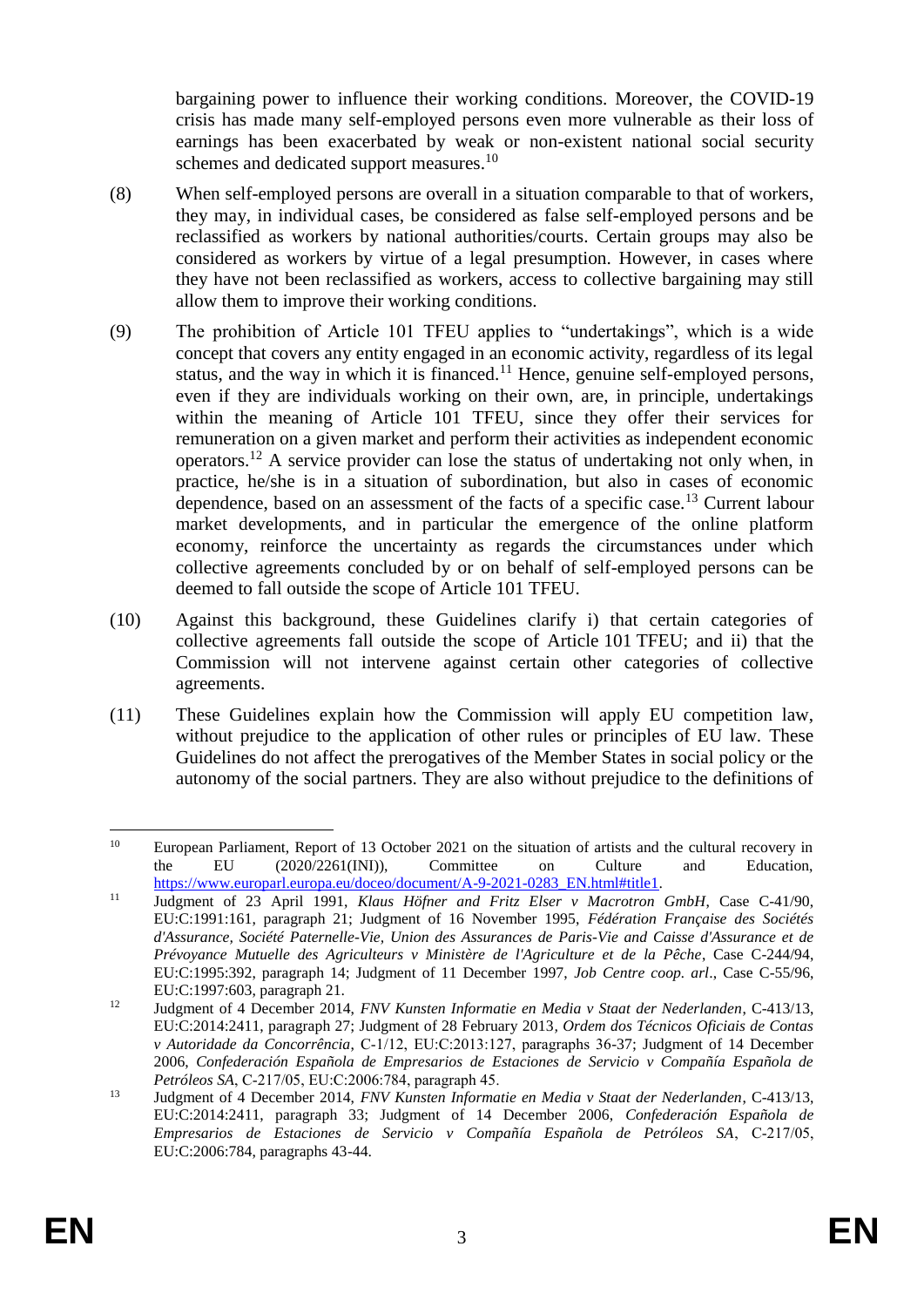the terms "worker" or "self-employed person" under national law.<sup>14</sup> They do not affect the competences of the Member States or social partners as regards the organisation of collective negotiations in the framework of labour law, or the possibility of the contracting parties to seek re-classification of their employment status (or the competent authorities/courts to assess such cases) under EU or national law.

- (12) These Guidelines are also without prejudice to the Court's further interpretation of Article 101 TFEU in relation to collective bargaining agreements. They do not affect the application of EU competition law, as prescribed by Article 42 TFEU and the relevant EU legislation<sup>15</sup> in relation to the agricultural and fisheries sectors. Furthermore, they apply without prejudice to the application of Article 101(3) TFEU, which exempts from Article 101(1) TFEU agreements that (i) contribute to improving the production/distribution of goods or to promoting technical or economic progress; (ii) pass on a fair share of their benefits to consumers (iii) contain only indispensable restrictions of competition and (iv) do not afford the parties the possibility to eliminate competition in respect of a substantial part of the products or services in question.<sup>16</sup>
- (13) For the avoidance of doubt, collective agreements concluded by self-employed persons that are not covered by these Guidelines do not automatically infringe Article 101 TFEU, but require an individual assessment.

### **2. GENERAL SCOPE OF APPLICATION OF THESE GUIDELINES**

- (a) Types of agreements covered by these Guidelines
- (14) These Guidelines apply to all agreements negotiated and/or concluded collectively between certain categories of solo self-employed persons on the one hand and their counterparty/-ies on the other hand (referred to here as "collective agreements"), to the extent that by their nature and purpose they concern the working conditions of such solo self-employed persons.
- (15) Without prejudice to Member States' discretion as regards the scope and form of collective representation channels for self-employed persons, these Guidelines apply to all forms of collective negotiations, ranging from negotiations through social

 $14$ <sup>14</sup> According to the settled case law of the Court, the essential feature of the employment relationship is that "for a certain period of time one person performs services for and under the direction of another person in return for which he receives remuneration". It should be noted that the classification of a person as a "worker" or as "self-employed" is to be determined primarily on a case by case basis under national law, taking into consideration the case law of the Court. Judgment of 4 December 2014, *FNV Kunsten Informatie en Media v Staat der Nederlanden*, C-413/13, EU:C:2014:2411, paragraph 34; Judgment of 21 February 2013, *L. N. v Styrelsen for Videregående Uddannelser og Uddannelsesstøtte*, C-46/12, EU:C:2013:97, paragraph 40; Judgment of 10 September 2014, *Iraklis Haralambidis v Calogero Casilli*, C‑270/13, EU:C:2014:2185, paragraph 28*.*

<sup>&</sup>lt;sup>15</sup> Articles 206-210 of Regulation (EU) No 1308/2013 of the European Parliament and of the Council of 17 December 2013 establishing a common organisation of the markets in agricultural products and repealing Council Regulations (EEC) No 922/72, (EEC) No 234/79, (EC) No 1037/2001 and (EC) No 1234/2007, OJ L 347, 20.12.2013, p. 671-854. Articles 40 and 41 of Regulation (EU) No 1379/2013 of the European Parliament and of the Council of 11 December 2013 on the common organisation of the markets in fishery and aquaculture products, amending Council Regulations (EC) No 1184/2006 and (EC) No 1224/2009 and repealing Council Regulation (EC) No 104/2000, OJ L 354, 28.12.2013, p. 1-21.

<sup>&</sup>lt;sup>16</sup> Communication from the Commission — Notice — Guidelines on the application of Article 81(3) of the Treaty OJ C 101, 27.4.2004, p. 97–118, paragraph 34.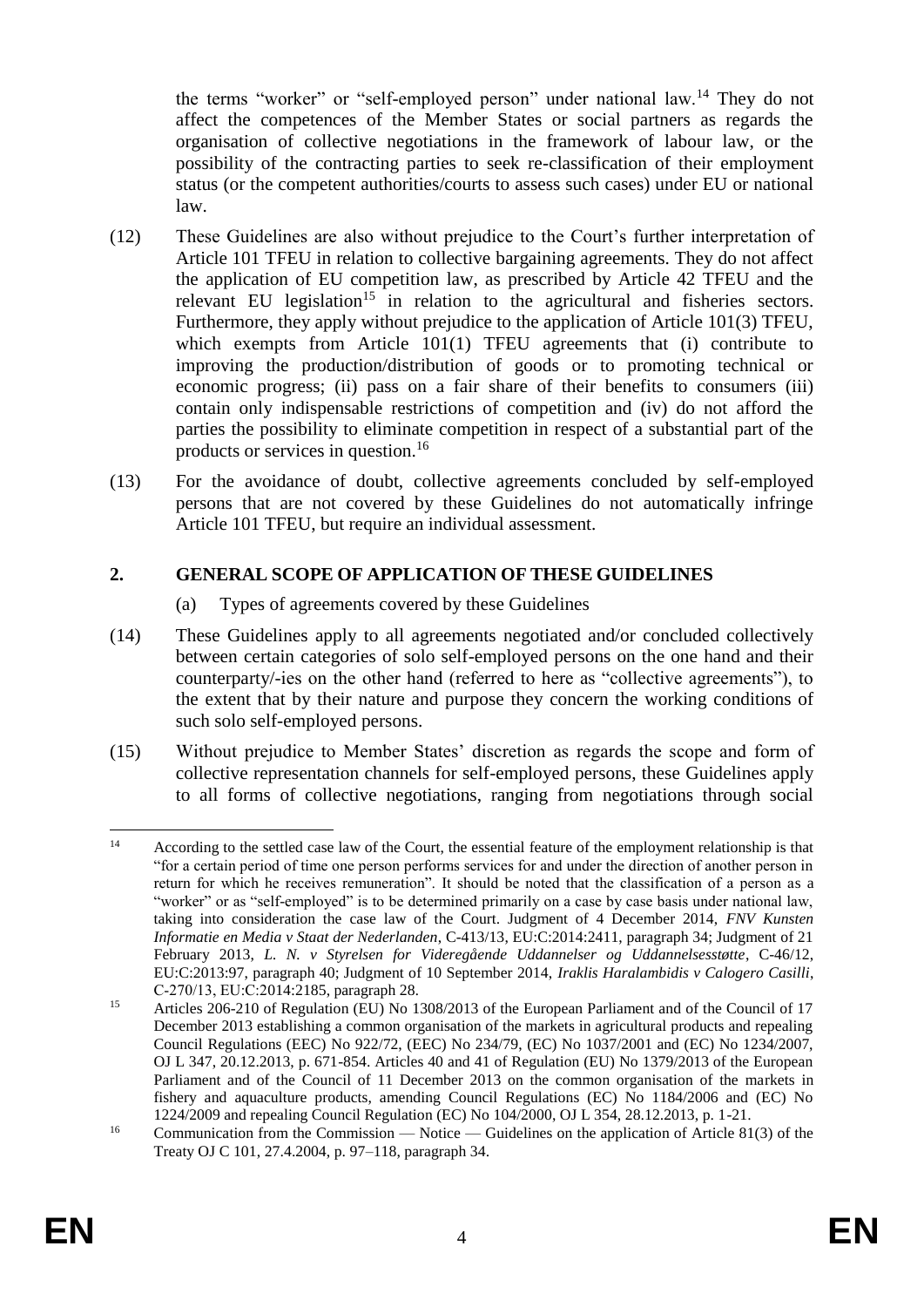partners or other associations to direct bargaining by a group of solo self-employed persons with their counterparties or associations of those counterparties. They also cover cases where solo self-employed persons wish to be covered by an existing collective agreement concluded between the counterparty they work for and a group of workers/solo self-employed persons.

- (16) The working conditions of solo self-employed persons include matters such as remuneration, working time and working patterns, holiday, leave, physical spaces where work takes place, health and safety, insurance and social security, and conditions under which the solo self-employed person is entitled to cease providing his/her services, for example, in response to breaches of the agreement relating to working conditions. However, agreements under which solo self-employed persons collectively decide not to provide services to particular counterparties, for example because the counterparty is not willing to enter into an agreement on working conditions require an individual assessment. Such agreements restrict the supply of labour and may therefore raise competition concerns. To the extent that it can be shown that such a coordinated refusal to supply labour is necessary and proportionate for the negotiation or conclusion of the collective agreement, it will be treated for the purposes of these Guidelines in the same way as the collective agreement to which it is linked (or would have been linked in the case of unsuccessful negotiations).
- (17) The conclusion of collective agreements presupposes a certain degree of coordination between the multiple parties on each negotiating side prior to the conclusion of the collective agreement. Such coordination may take the form of an agreement or information exchange or communication between the parties on each negotiating side in order to decide a common approach to the subject matter and the form of negotiation (e.g. multilateral or through the appointment of representatives). Again, to the extent that such coordination is necessary and proportionate for the negotiation or conclusion of the collective agreement, it will be treated for the purposes of these Guidelines in the same way as the collective agreement to which it is linked.
- (18) These Guidelines do not cover decisions by associations or agreements between solo self-employed persons outside the context of negotiations (or preparations for negotiations) with a counterparty to improve the self-employed persons' working conditions. In particular, they do not cover agreements which go beyond the regulation of working conditions by determining the conditions (in particular, the prices) under which services are offered by the solo self-employed persons or by the counterparty to consumers<sup>17</sup>, or which limit the freedom of employers to hire the labour providers that they need.

#### *Example 1*

*Situation:* Solo self-employed riders provide their services to the three delivery platforms active in city B. A collective agreement is in place between the delivery platforms and the riders, laying down the fees that the platforms must pay to riders for

 $17$ <sup>17</sup> Article 2(1) of Directive 2011/83/EU of the European Parliament and of the Council of 25 October 2011 on consumer rights, amending Council Directive 93/13/EEC and Directive 1999/44/EC of the European Parliament and of the Council and repealing Council Directive 85/577/EEC and Directive 97/7/EC of the European Parliament and of the Council, OJ L 304, 22.11.2011, p. 64–88.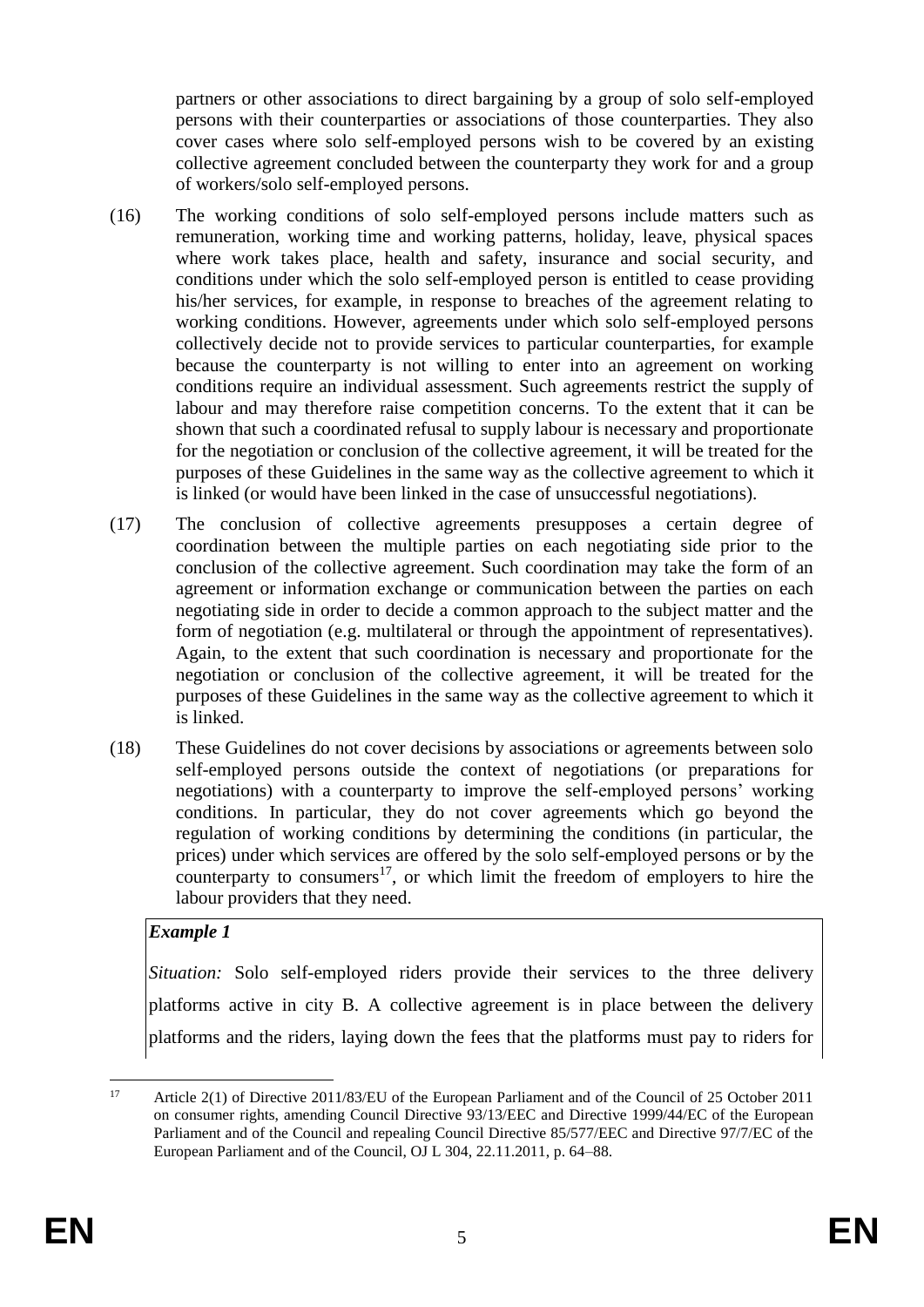their services, as well as the minimum health and safety obligations of the platforms towards the riders. The collective agreement provides for the riders to limit their services to a specific area of the city. For that purpose, the agreement divides the city in three separate areas, one for the riders of each platform. Separately, the solo self-employed riders in city B agree among themselves not to perform more than twenty deliveries per four hours within a working day.

*Analysis*: The example contains two agreements between undertakings within the meaning of Article 101 TFEU: (i) the collective agreement between the platforms and the solo self-employed riders; (ii) the separate agreement between the solo selfemployed riders on the maximum number of deliveries. The collective agreement is covered by these Guidelines, as it is the result of collective negotiations and regulates the working conditions (fees, health and safety conditions) under which the solo selfemployed riders provide their services to the platforms. However, the part of the collective agreement which divides the territory of the city between the three platforms does not relate to their working conditions but constitutes a market-sharing agreement, which as such is likely to restrict competition by object under Article 101 TFEU.<sup>18</sup>

By contrast, the separate agreement between the solo self-employed riders on the number of deliveries per working day is not the result of collective negotiations between the solo self-employed persons and their counterparty/-ies and is therefore not covered by these Guidelines but should be analysed separately.

## *Example 2*

*Situation:* The sports clubs in Member State X agree among themselves not to hire athletes from each other, for the duration of their contracts with the respective sports club. The clubs also coordinate on the remuneration levels of the athletes over 35 years old.

*Analysis:* The arrangements between the sports clubs constitute agreements between undertakings within the meaning of Article 101 TFEU. These arrangements are not covered by these Guidelines, as they are not negotiated between solo self-employed persons and their counterparties and are therefore not collective agreements. The first

 $\overline{18}$ The same conclusion would apply if the collective agreement included a clause regulating other matters going beyond working conditions, such as the business hours during which the three platforms would provide their services.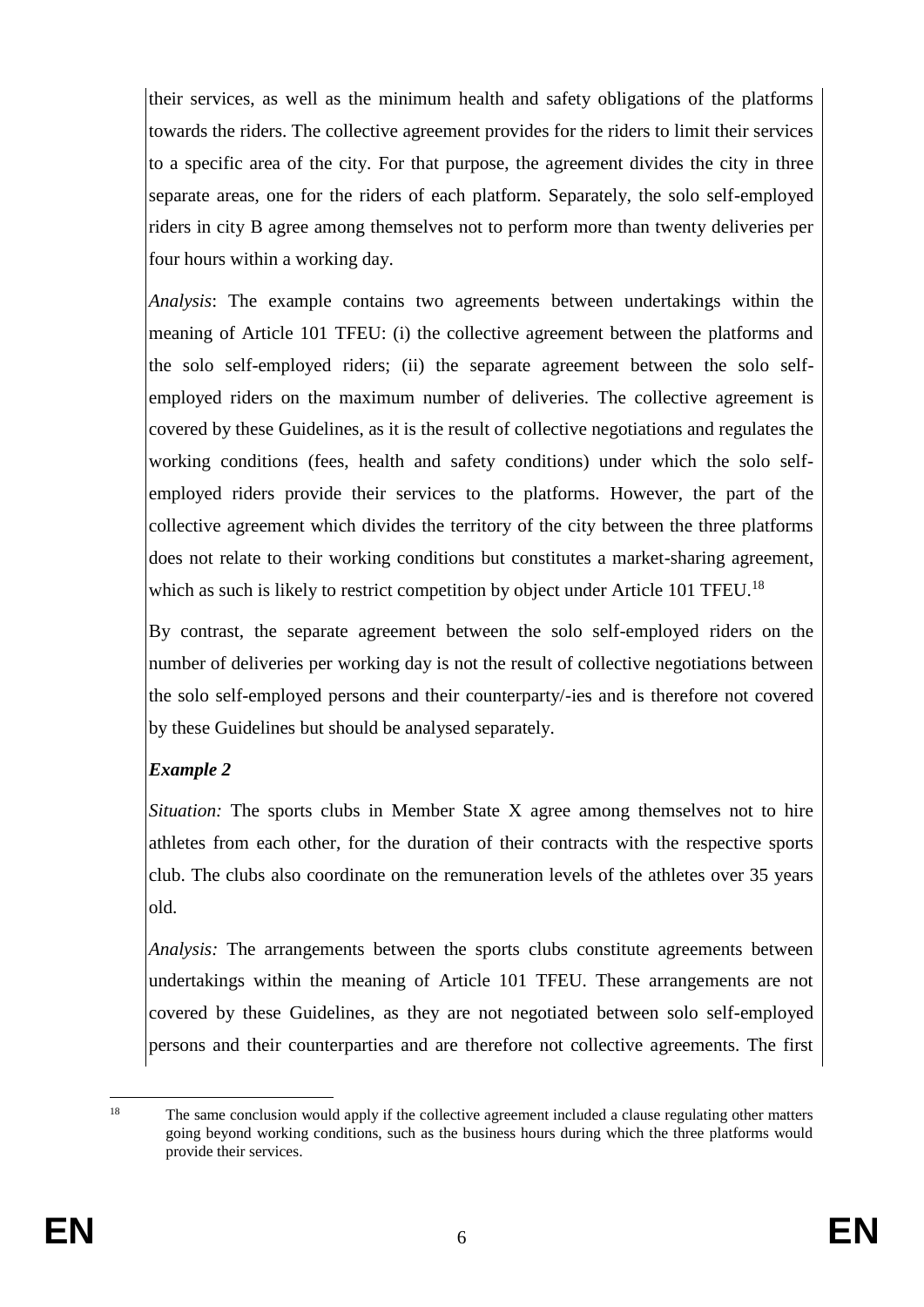arrangement is likely to infringe Article 101 TFEU by object, as it restricts competition between the sports clubs to hire the best athletes in the marketplace. The second (wagefixing) arrangement, is also likely to infringe Article 101 TFEU by object, since it is in essence an agreement between competitors (the clubs) to reduce their input costs.

Overall, the present example illustrates practices of undertakings in the labour markets which clearly fall outside the scope of these Guidelines and are likely to infringe Article 101 TFEU. In particular, the agreements of the example between sport clubs are likely to infringe Article 101 TFEU irrespectively of whether they are related to self-employed persons or workers.

- (b) The persons covered by these Guidelines
- (19) These Guidelines cover collective agreements relating to the working conditions of solo self-employed persons (see Sections III and IV of these Guidelines). For the purposes of these Guidelines, the term "solo self-employed persons" refers to persons who do not have an employment contract or who are not in an employment relationship and who rely primarily on their own personal labour for the provision of the services concerned. Solo self-employed persons may use certain goods or assets in order to provide their services. For example, a cleaner uses cleaning accessories and a musician plays a musical instrument. In these instances, the goods are used as an ancillary means to provide the final service, and the solo self-employed persons would hence be considered to rely on their personal labour. By contrast, these Guidelines do not apply to situations, where the economic activity of the solo selfemployed person consists merely in the sharing or exploitation of goods or assets, or the resale of goods/services. For example, where a solo self-employed person rents out accommodation or resells automotive parts, these activities relate to asset exploitation and the resale of goods, rather than the provision of personal labour.
- (20) Section III of these Guidelines sets out the categories of collective agreements involving solo self-employed persons which the Commission considers to fall outside the scope of Article 101 TFEU and Section IV sets out the categories of collective agreements against which the Commission will not intervene. The categories of solo self-employed persons and/or collective agreements identified in Section III and IV of these Guidelines should respect and fully comply with the general principles defining the scope of these Guidelines set out in this Section II.

### **3. COLLECTIVE AGREEMENTS BY SOLO SELF-EMPLOYED PERSONS COMPARABLE TO WORKERS FALLING OUTSIDE ARTICLE 101 TFEU**

(21) In instances where solo self-employed persons are considered to be in a situation comparable to that of workers, their collective agreements should be considered to fall outside the scope of Article 101 TFEU regardless of whether they would fulfil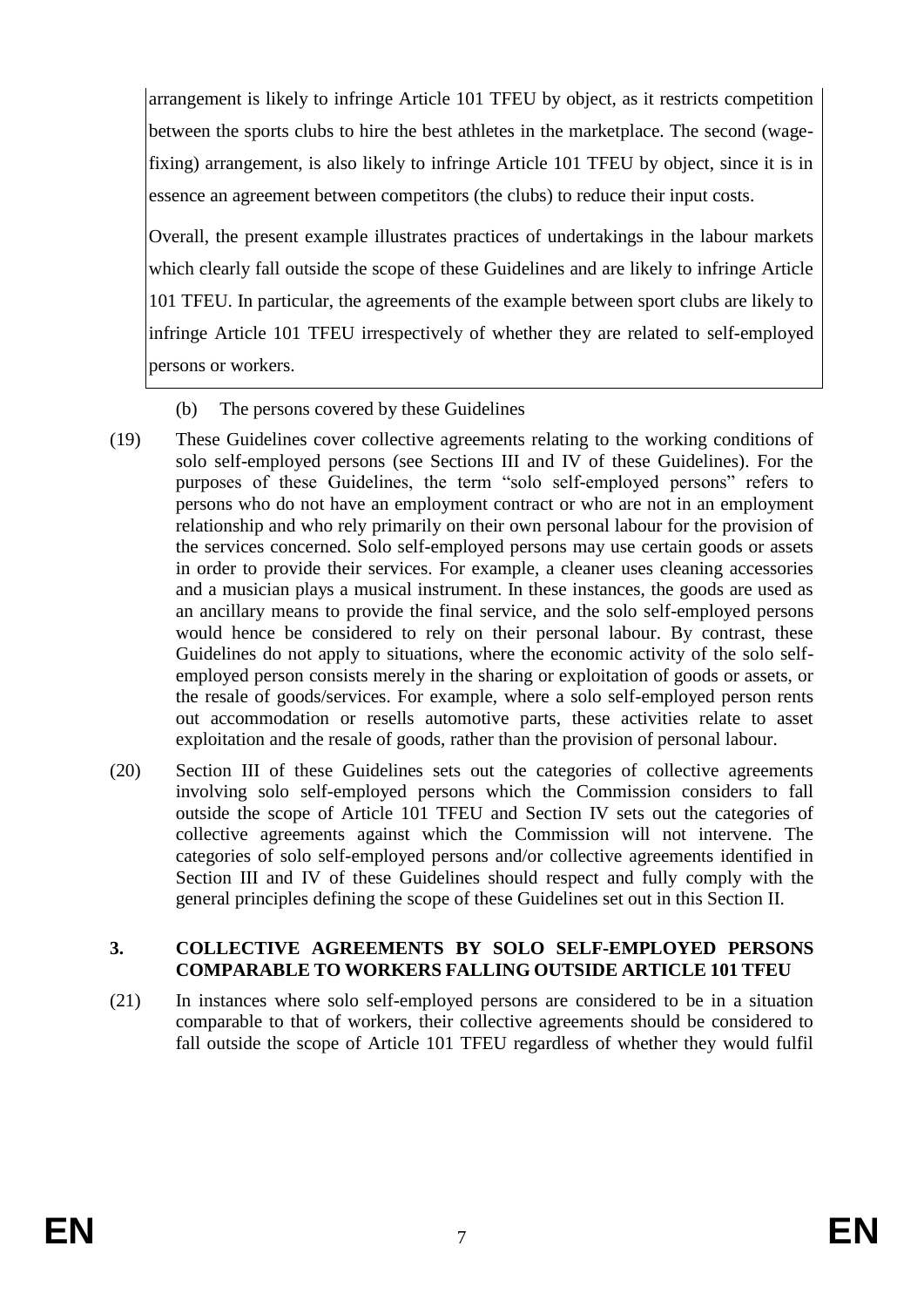the criteria for being false self-employed persons (see paragraph (5) of these Guidelines).<sup>19</sup>

- (22) The Court has ruled that a collective agreement which covers self-employed service providers can be regarded as the result of dialogue between management and labour if the service providers are in a situation comparable to that of workers<sup>20</sup> and has confirmed that "in today's economy it is not always easy to establish the status of some self-employed contractors as "undertakings".<sup>21</sup> The Court has also ruled that "a service provider can lose his status of an independent trader, and hence of an undertaking, if he does not determine independently his own conduct on the market, but is entirely dependent on his principal, because he does not bear any of the financial or commercial risks arising out of the latter's activity and operates as an auxiliary organ within the principal's undertaking".<sup>22</sup>
- (23) On the basis of these criteria and taking into account developments in the EU labour market and at national level (in terms of legislation and jurisprudence), for the purposes of these Guidelines, the Commission considers that the following categories of solo self-employed persons are in a situation comparable to that of workers and that collective agreements concluded by them therefore fall outside the scope of Article 101 TFEU:<sup>23</sup>
	- (a) Economically dependent solo self-employed persons
- (24) Solo self-employed persons who provide their services exclusively or predominantly to one counterparty are likely to be in a situation of economic dependence vis-à-vis that counterparty. In general such solo self-employed persons do not determine their conduct independently on the market and are largely dependent on their counterparty, forming an integral part of its business. In addition, they are more likely to receive directions on how their work should be carried out. The issue of economically dependent self-employed persons has been recognised by a number of national laws that grant such solo self-employed persons the right to bargain collectively, provided they fulfil the criteria set out by the respective national measures.<sup>24</sup>

<sup>1</sup> <sup>19</sup> Judgment of 4 December 2014, *FNV Kunsten Informatie en Media v Staat der Nederlanden*, C-413/13, EU:C:2014:2411; Judgment of 21 September 1999, *Albany International BV v Stichting Bedrijfspensioenfonds Textielindustrie*, C-67/96, EU:C:1999:430.

<sup>20</sup> Judgment of 4 December 2014, *FNV Kunsten Informatie en Media v Staat der Nederlanden*, C-413/13, EU:C:2014:2411, paragraph 31.

<sup>21</sup> Judgment of 4 December 2014, *FNV Kunsten Informatie en Media v Staat der Nederlanden*, C-413/13, EU:C:2014:2411, paragraph 32.

<sup>22</sup> Judgment of 4 December 2014, *FNV Kunsten Informatie en Media v Staat der Nederlanden*, C-413/13, EU:C:2014:2411, paragraph 33; Judgment of 14 December 2006, *Confederación Española de Empresarios de Estaciones de Servicio v Compañía Española de Petróleos SA*, C‑217/05, EU:C:2006:784, paragraphs 43-44.

<sup>&</sup>lt;sup>23</sup> Some solo self-employed persons might fall under several of the categories in these Guidelines.

<sup>24</sup> For instance, Germany under Section 12a of the Collective Agreements Act in the version published on 25 August 1969 (Federal Law Gazette I, p. 1323), last amended by Article 8 of the Act of 20 May 2020 (Federal Law Gazette I, p. 1055); or Spain under Article 11 of Law 20/2007, of 11 July, on the status of self-employed work, Official State Gazette No 166 of 12 July 2007, pages 29964 to 29978 have both relied on a criterion of economic dependence. Some solo self-employed persons might fall under several of the categories in these Guidelines.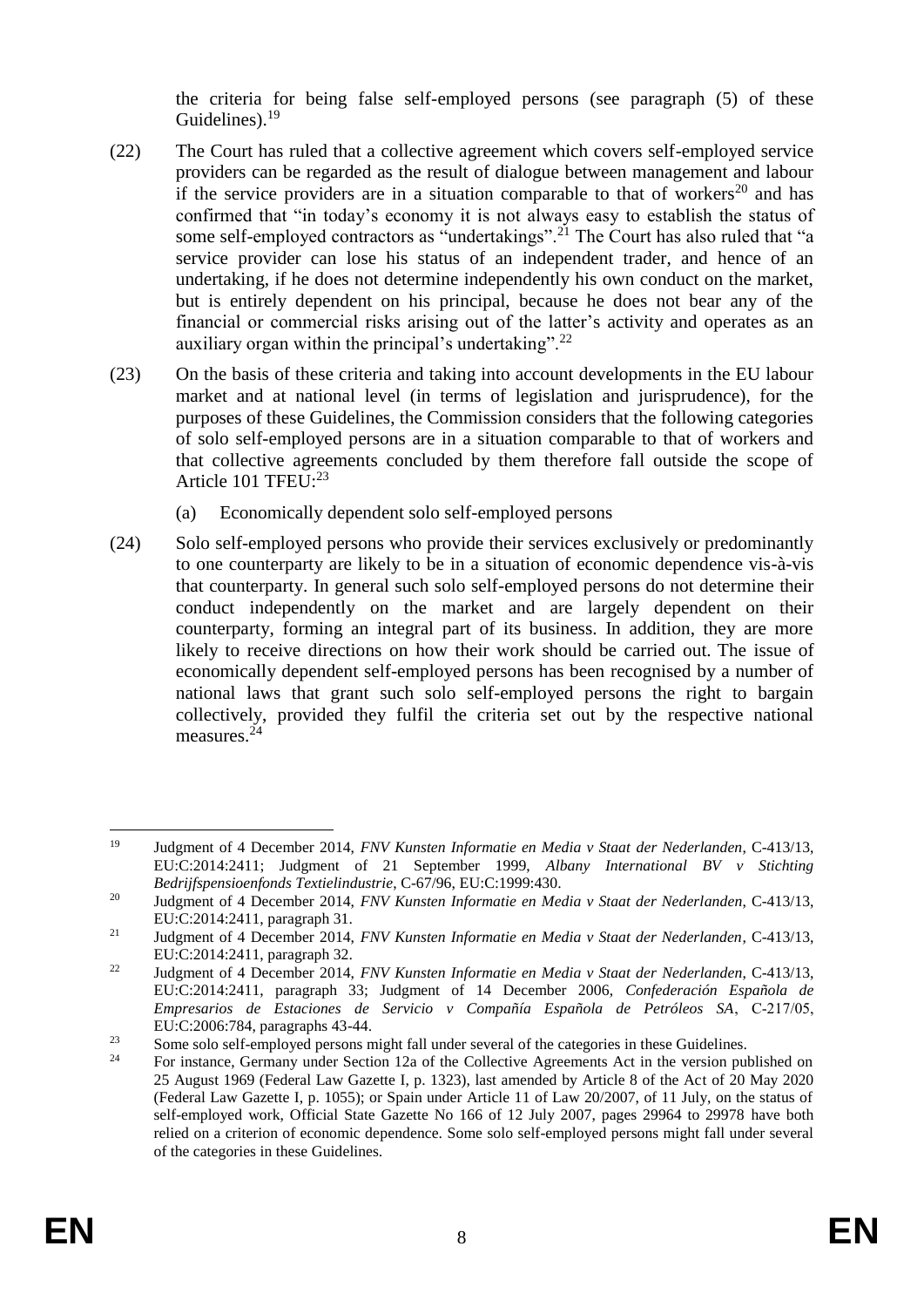(25) The Commission considers that a solo self-employed person is in a situation of economic dependence where he/she earns at least 50 % of his/her total annual workrelated income from a single counterparty. Hence, collective agreements relating to the improvement of working conditions concluded between solo self-employed persons that are in a situation of economic dependence and their counterparty on which they are economically dependent fall outside Article 101 TFEU, even if the self-employed persons in question have not been reclassified as workers by national authorities/courts.

## *Example 3*

*Situation:* Company X is a firm of architects which contracts a large number of (selfemployed) architects for the completion of its projects. The architects earn 90% of their income from Company X. They collectively negotiate and conclude an agreement with Company X which provides for a maximum of 45 hours working time per week, annual leave of 26 calendar days and specified remuneration rates based on the architect's level of experience.

*Analysis:* Self-employed architects, like other independent contractors, are generally considered as undertakings for the purposes of Article 101 TFEU and that provision therefore applies to agreements between them. However, the agreement concluded between the self-employed architects and Company X would fall outside the scope of Article 101 TFEU, as it is a collective agreement relating to working conditions between Company X and individuals who can be considered to be in a situation comparable to that of workers (in terms of their economic dependence). In this example, the architects are economically dependent on their counterparty (Company X), since they earn 90% of their income from that company. They can therefore be regarded as forming an integral part of Company X.

- (b) Solo self-employed persons working "side-by-side" with workers
- (26) Solo self-employed persons who perform the same or similar tasks "side-by-side" with workers for the same counterparty, are in a situation comparable to that of workers, as they provide their services under the direction of their counterparty and do not bear the commercial risks of the counterparty's activity or enjoy any independence as regards the performance of the economic activity concerned. It is for the competent national authorities/courts, to decide whether the contractual relationship of self-employed persons who work side-by-side with workers should be reclassified as an employment relationship. However, in cases where the solo selfemployed persons have not been reclassified as workers, they may still benefit from collective bargaining. This reality has been recognised by the practice in several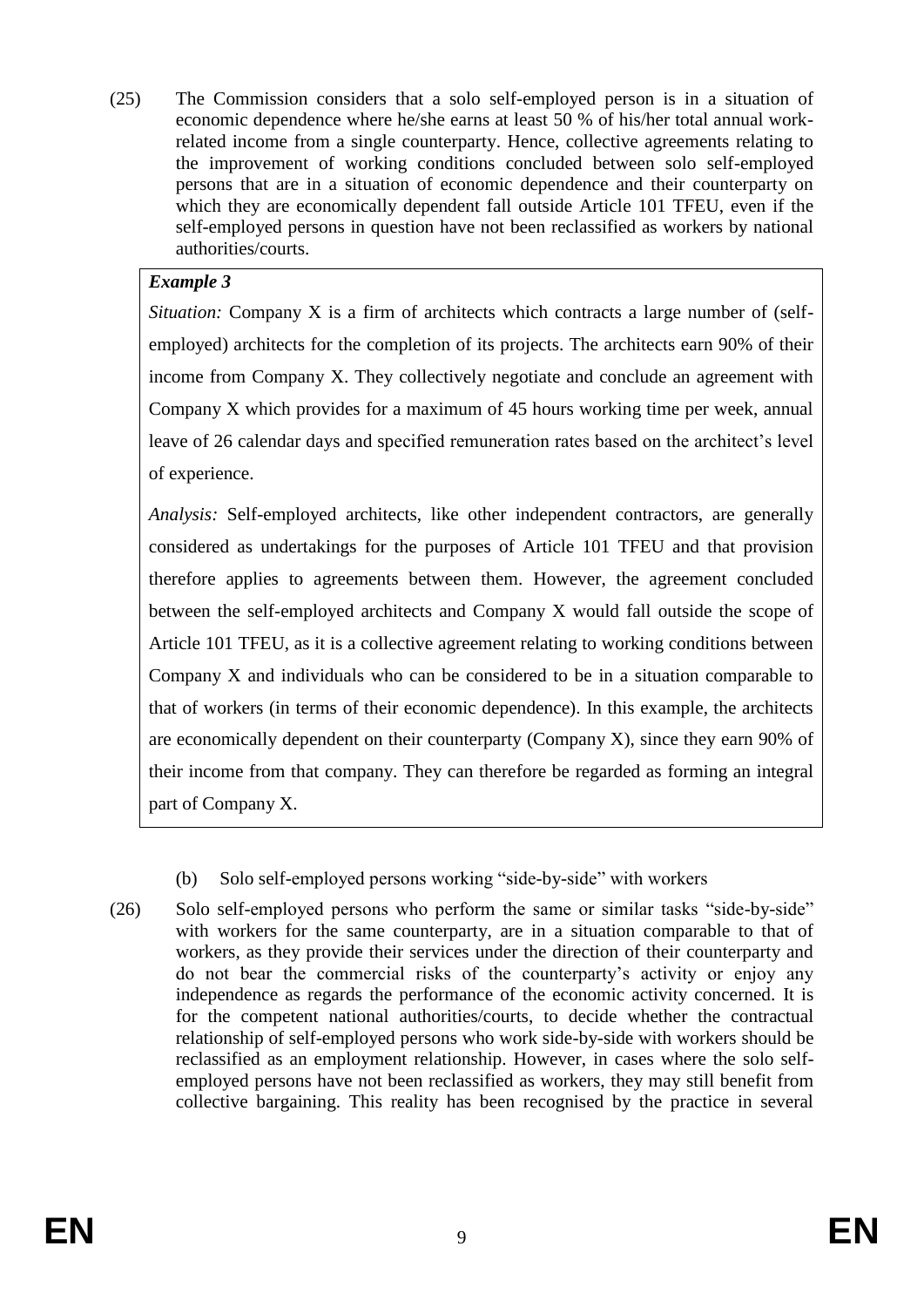Member States where collective agreements cover workers and self-employed persons active in the same sectors.<sup>25</sup>

(27) Hence, collective agreements relating to working conditions between a counterparty and solo self-employed persons who perform the same or similar tasks "side-by-side" with workers for the same counterparty fall outside the scope of Article 101 TFEU, even if the self-employed persons in question have not been reclassified as workers by national authorities/courts. The same applies to collective agreements which in accordance with social dialogue systems cover both workers and solo self-employed persons.

### *Example 4*

*Situation:* Company X organises orchestra concerts and other classical music events. Multiple musicians work for Company X either as workers or as self-employed persons, on the basis of annual contracts. These musicians, independently of their status, are instructed by the cultural director of Company X as to the works they must perform, the timing and place of rehearsals and the events in which they must participate. Company X has concluded a collective agreement with all the musicians. This establishes a maximum cap of 45 working hours per week and grants the musicians a special leave of 1 day after the performance of 3 concerts within the same week.

*Analysis:* The solo self-employed musicians are in a situation comparable to that of Company X's workers in terms of subordination and similarity of tasks. They perform the same tasks as the employed musicians (i.e. performing music for events), they are subject to the same instructions of Company X regarding the content, place and timing of the performances and they are engaged for a similar duration as the employed musicians. Under these circumstances, the collective agreement regulating the musicians' working conditions falls outside the scope of Article 101 TFEU.

- (c) Solo self-employed persons working through digital labour platforms
- (28) The emergence of the online platform economy and the provision of labour through digital labour platforms has created a new reality for certain solo self-employed persons, who find themselves in a situation comparable to that of workers vis-à-vis

<sup>1</sup> <sup>25</sup> See for example Article 14 of the Collective Agreement in the Theatre and Dance sector in the Netherlands concluded between the Kunstenbond (Artist Union) and the Nederlandse Associatie voor Podiumkunsten (Dutch Association for Podium Arts) for the period 1 Jaunary 2020 – 31 December 2021, available at [https://www.napk.nl/wp-content/uploads/2019/12/Cao-TD-2020-2021.pdf;](https://www.napk.nl/wp-content/uploads/2019/12/Cao-TD-2020-2021.pdf) or Article 2 of the Collective Agreement for professional journalists, concluded by the Gospodarska zbornica Slovenije (Chamber of Commerce and Industry of Slovenia), the Svet RTV Slovenija (Council of RTV Slovenia) and the Združenje radijskih postaj Slovenije ter (Slovenian Radio Station Association) and the Sindikat novinariev Slovenije (the Trade Union of Slovenian Journalists), available [http://www.pisrs.si/Pis.web/pregledPredpisa?id=KOLP49.](http://www.pisrs.si/Pis.web/pregledPredpisa?id=KOLP49)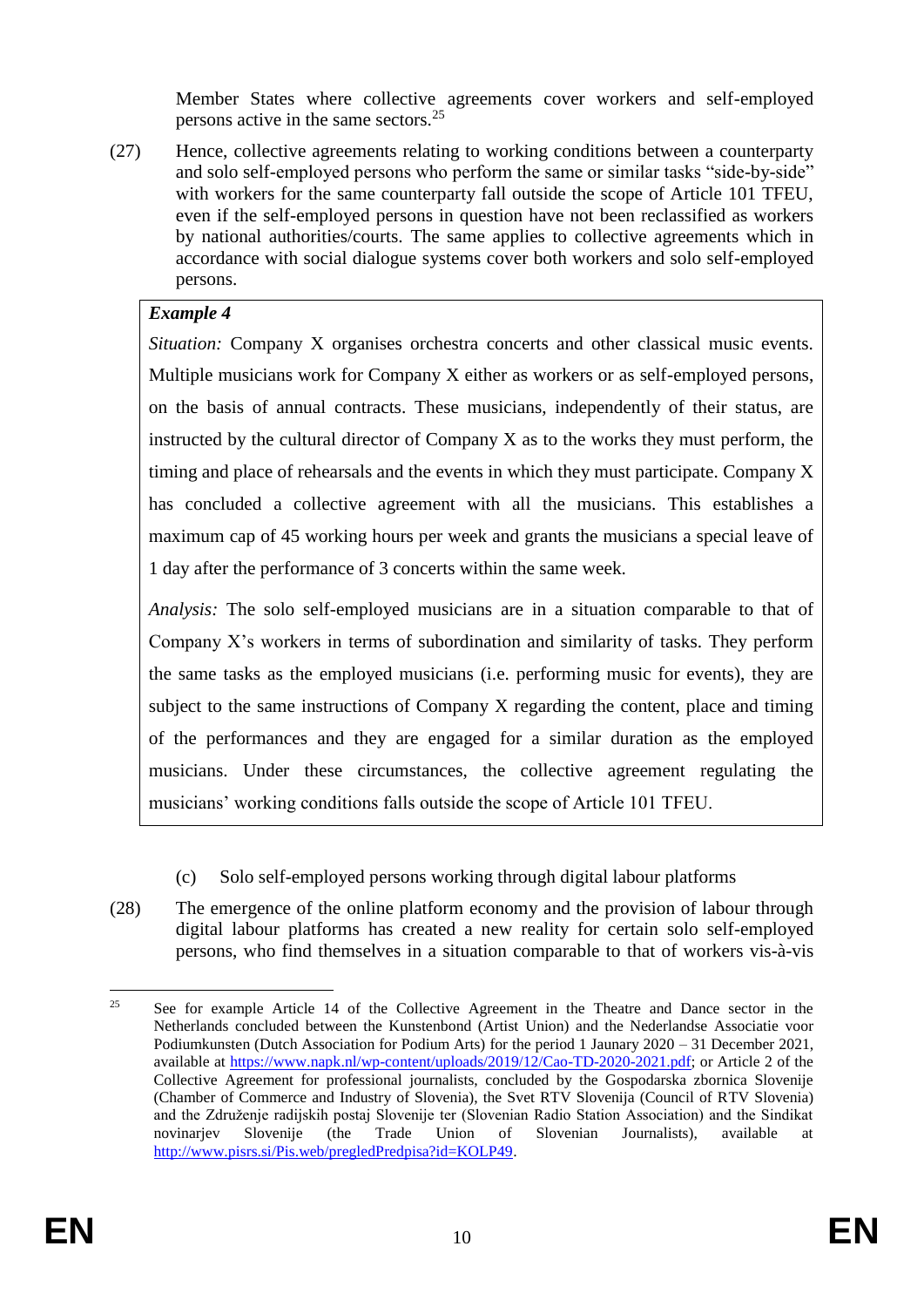the digital labour platforms through or to which they provide their labour. Solo selfemployed persons may be dependent on digital platforms, especially in terms of their customer outreach, and may often face "take it or leave it" work offers, with little or no scope to negotiate their working conditions, including their remuneration. Digital labour platforms are usually able to unilaterally impose the terms and conditions of their relationship, without prior information or consultation of the solo self-employed persons.

- (29) Recent jurisprudence and legislative developments at national level provide further indications of the comparability of such self-employed persons with workers. In the context of reclassification cases, national courts are increasingly recognizing the dependence of service providers on certain types of platforms, or even the existence of an employment relationship.<sup>26</sup> In the same vein, some Member States have adopted legislation<sup>27</sup> establishing a presumption of employment relationship or the right to collective bargaining for service providers to or through digital platforms.
- (30) For the purposes of these Guidelines, the term digital labour platform means any natural or legal person providing a commercial service which meets all of the following requirements: (i) it is provided, at least in part, at a distance through electronic means, such as a website or a mobile application; (ii) it is provided at the request of a recipient of the service; and (iii) it involves, as a necessary and essential component, the organisation of work performed by individuals, irrespective of whether that work is performed online or in a certain location. Platforms which do not organise the work of individuals but simply provide a means through which the solo self-employed persons can reach end-users do not constitute digital labour platforms. For example, a platform that merely aggregates and displays the available service providers (e.g. plumbers) in a specific area, thereby allowing customers to use their services on demand is not considered a digital labour platform, as it does not organise the work of the service providers.
- (31) In light of these considerations, collective agreements between solo self-employed persons and digital labour platforms that by their nature and purpose aim at improving working conditions fall outside the scope of Article 101 TFEU, even if the self-employed persons in question have not been reclassified as workers by national authorities/courts.

<sup>26</sup> <sup>26</sup> For a detailed overview of the case law in nine EU Member States, Switzerland and the United Kingdom see Hießl, C., 'Case Law on the Classification of Platform Workers: Cross-European Comparative Analysis and Tentative Conclusions', *Comparative Labour Law & Policy Journal*, 02.05.2021, [https://papers.ssrn.com/sol3/papers.cfm?abstract\\_id=3839603.](https://papers.ssrn.com/sol3/papers.cfm?abstract_id=3839603)

 $27$  See for instance Spain, with the Royal Decree-Law  $9/2021$ , of 11 May, amending the recast text of the Workers' Statute, approved by Royal Legislative Decree 2/2015, of 23 October, to guarantee the labour rights of persons engaged in distribution in the field of digital platforms, Official State Gazette No 113 of 12 May 2021, pages 56733 to 56738; or Greece with the Hellenic Republic, Law 4808/2021 for the Protection of Labour – Establishment of an Independent Authority "Labour Inspection" – Ratification of Convention no 190 of the International Labour Organization to eliminate violence and harassment in the world of work – Ratification of Convention no 187 of the International Labour Organization for the Promotional Framework for Occupational Safety and Health at Work – Implementation of the Directive (EU) 2019/1158 of the European Parliament and of the Council of 20 June 2019 on work-life balance, and other provisions of the Ministry of Labour and Social Affairs and other urgent arrangements, Official Gazette Α' 101/19-06-2021.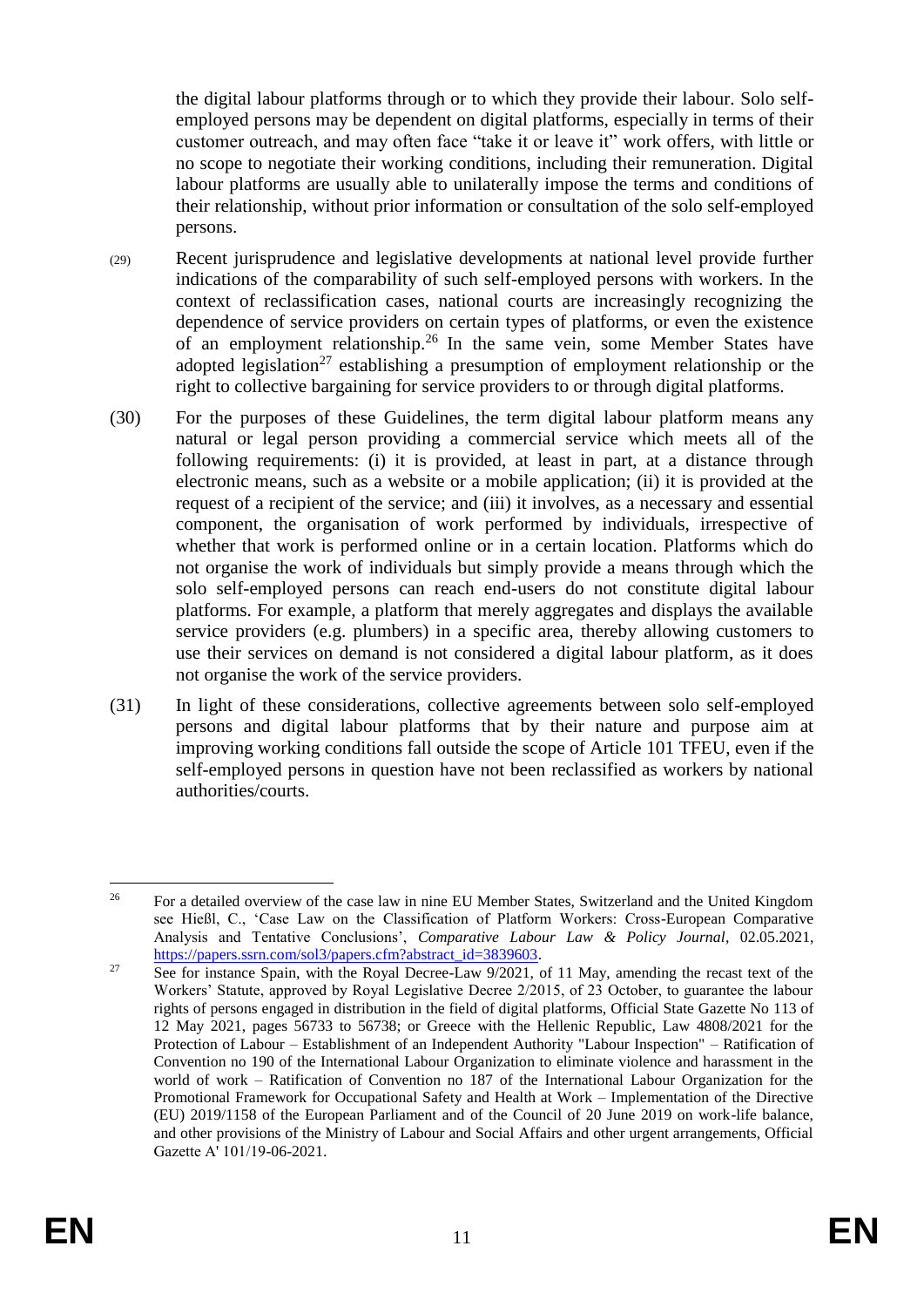*Situation:* A group of drivers working for ride-hailing platforms enters into negotiations with the regional association bringing together as members the ride-hailing platforms in order to conclude a collective agreement to improve the drivers' working conditions. Before entering into negotiations with the drivers, the ride-hailing platforms (members of the association) coordinate their negotiating strategy. Ultimately, the negotiations fail and no collective agreement is concluded. Subsequently, the association of ride-hailing platforms adopts a decision which sets a minimum price of EUR 5 per ride for consumers. The platforms also discussed the possibility of fixing a minimum price per ride as part of their coordination before entering into the negotiations with the drivers.

*Analysis:* Through their association, the ride-hailing platforms attempt to negotiate a collective agreement with the drivers, aimed at improving the drivers' working conditions. Despite the fact that ultimately no agreement is concluded, the negotiations between the solo self-employed drivers and the platforms' association would fall outside the scope of Article 101 TFEU. The same applies to the coordination between the platforms preceding the negotiations with the drivers, provided such coordination is necessary and proportionate for the negotiation of a collective agreement covered by these Guidelines.

However, the discussions between the platforms relating to the minimum price per ride to be charged to consumers do not relate to working conditions. Such coordination on pricing between competitors is likely to infringe Article 101 TFEU by object. In any case, the decision adopted by the association of ride-hailing platforms would fall outside the scope of these Guidelines because it is not the result of collective negotiations between solo self-employed persons and their counterparties. It is the result of an agreement between the members of the association, i.e. the platforms (counterparties).

Conversely, if the solo self-employed drivers and the platforms' association had collectively agreed on a minimum fee of EUR 5 per ride for the drivers (irrespective of how that cost is passed on to consumers), such agreement would have been considered as relating to working conditions and thus falling outside the scope of Article 101 TFEU.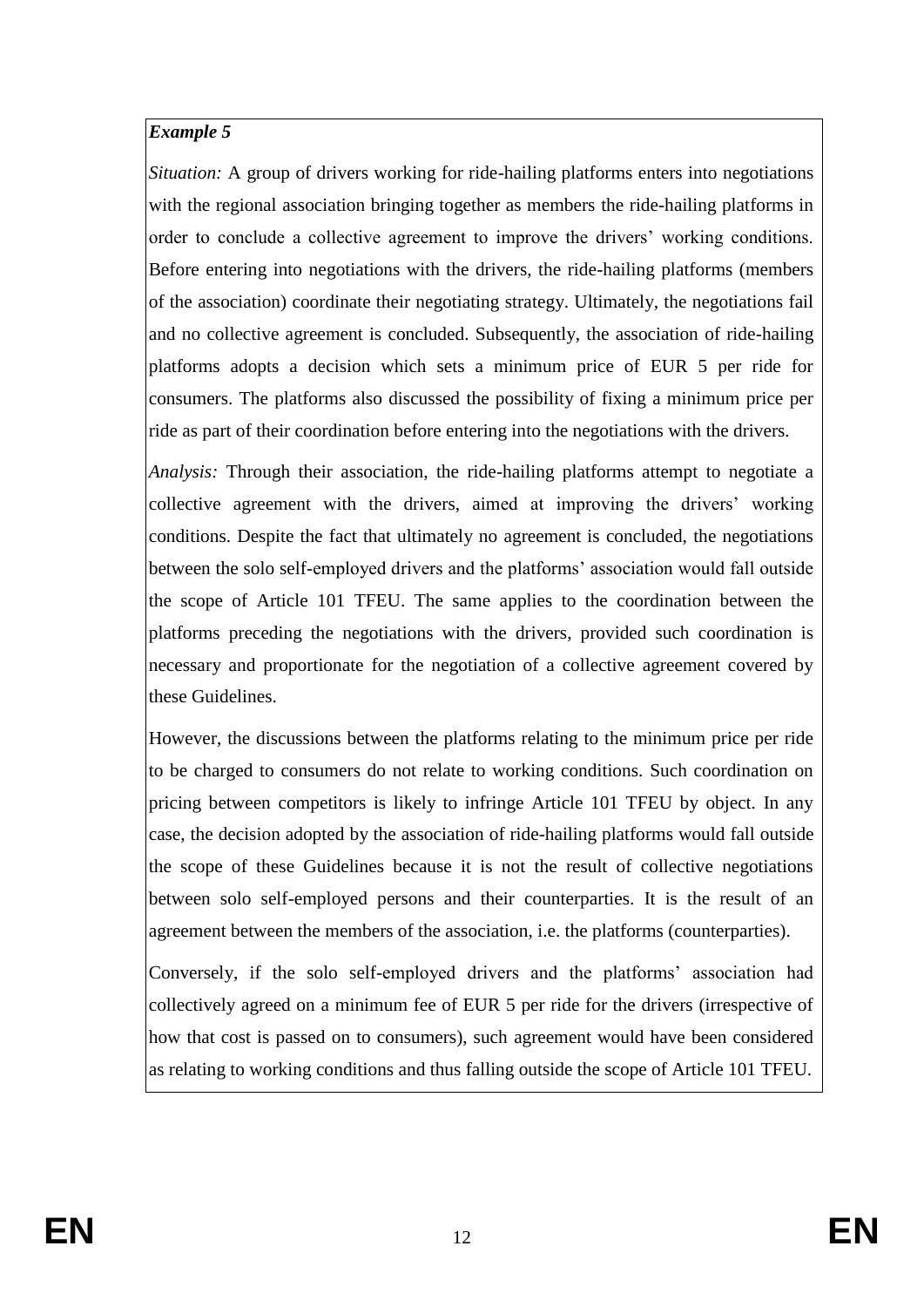### **4. ENFORCEMENT PRIORITIES OF THE COMMISSION**

- (32) In some cases, solo self-employed persons who are not in a situation comparable to that of workers may nevertheless be in a weak bargaining position vis-à-vis their counterparties and therefore may be unable to significantly influence their working conditions. Therefore, even if it cannot be assumed that their collective agreements fall outside the scope of Article 101 TFEU, these solo self-employed persons may in fact face issues that are similar to those faced by solo self-employed persons in the categories described above. For this reason, to the extent that collective agreements aim to correct a clear imbalance in the bargaining power of solo self-employed persons relative to their counterparties and are intended, by their nature and purpose, to improve working conditions, the Commission will not intervene against them.
- (33) The following categories of collective agreements will be considered to fulfil the above criteria:
	- (a) Collective agreements concluded by solo self-employed persons with counterparties of a certain economic strength
- (34) Solo self-employed persons who deal with counterparties that have a certain level of economic strength, and hence buyer power, may have insufficient bargaining power to influence their working conditions. In that case, collective agreements can be a legitimate means to correct the imbalance in bargaining power between the two sides.
- (35) Accordingly, the Commission will not intervene against collective agreements between solo self-employed persons and their counterparties in cases where there is a clear imbalance in bargaining power.<sup>28</sup> Such an imbalance in bargaining power will be considered to exist at least:
	- where solo self-employed persons negotiate or conclude collective agreements with one or more counterparties which represent the whole sector or industry; and
	- where solo self-employed persons negotiate or conclude collective agreements with a counterparty whose annual aggregate turnover exceeds EUR 2 million or whose staff headcount is equal or more than 10 persons or with several counterparties which jointly exceed one of these thresholds.<sup>29</sup>

<sup>1</sup> <sup>28</sup> These Guidelines should not be interpreted as establishing a (positive) enforcement priority of the Commission as regards collective negotiations and agreements between solo self-employed persons and undertakings below these thresholds.

<sup>&</sup>lt;sup>29</sup> Calculated in accordance with Title 1 of the Annex to Commission Recommendation of 6 May 2003 concerning the definition of micro, small and medium-sized enterprises (notified under document number C(2003) 1422), OJ L 124, 20.5.2003, p. 36–41.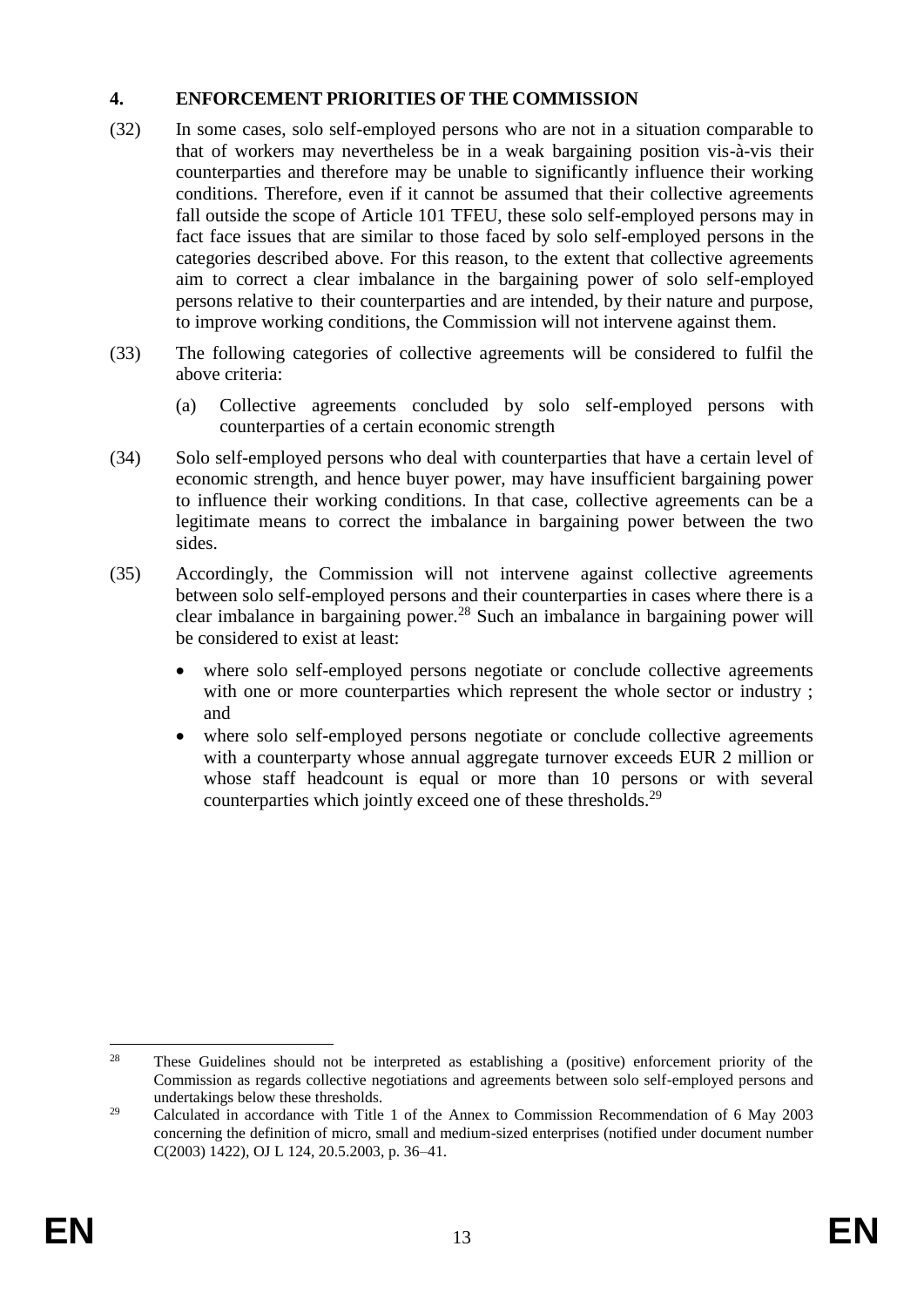*Situation:* Companies X, Y and Z provide automotive maintenance and repair services. The total turnover of Company X is EUR 700,000, that of Company Y is EUR 1 million and that of Company Z is EUR 500,000. Solo self-employed technicians working for these companies as independent service providers are dissatisfied with their low remuneration and poor safety conditions, and decide to negotiate jointly with Companies X, Y and Z in order to improve their working conditions. The three companies refuse to negotiate, claiming that any collective agreement with the solo self-employed technicians would infringe Article 101 TFEU.

*Analysis:* Both the solo self-employed technicians and the three automotive services companies are undertakings for the purposes of Article 101 TFEU. The presumption of an imbalance of bargaining power would not apply if Companies X, Y or Z were to negotiate independently, as none of them meets the EUR 2 million turnover threshold specified in paragraph (35) of these Guidelines. However, in this case the presumption does apply, because the three companies negotiate collectively and it is therefore their aggregate turnover that is taken into account. The Commission would therefore not intervene against collective agreements relating to working conditions of the solo selfemployed persons in this case.

- (b) Collective agreements concluded by self-employed persons pursuant to national or EU legislation
- (36) In some instances, the national legislator, in pursuit of social objectives, has acted to address the imbalance in bargaining power of certain categories of solo selfemployed persons, either (i) by explicitly granting such persons the right to collective bargaining or (ii) by excluding from the scope of national competition law collective agreements concluded by self-employed persons in certain professions. Thus, when such national measures are adopted in consideration of social objectives, the Commission will not intervene against collective agreements involving categories of solo self-employed persons to which such national legislation applies.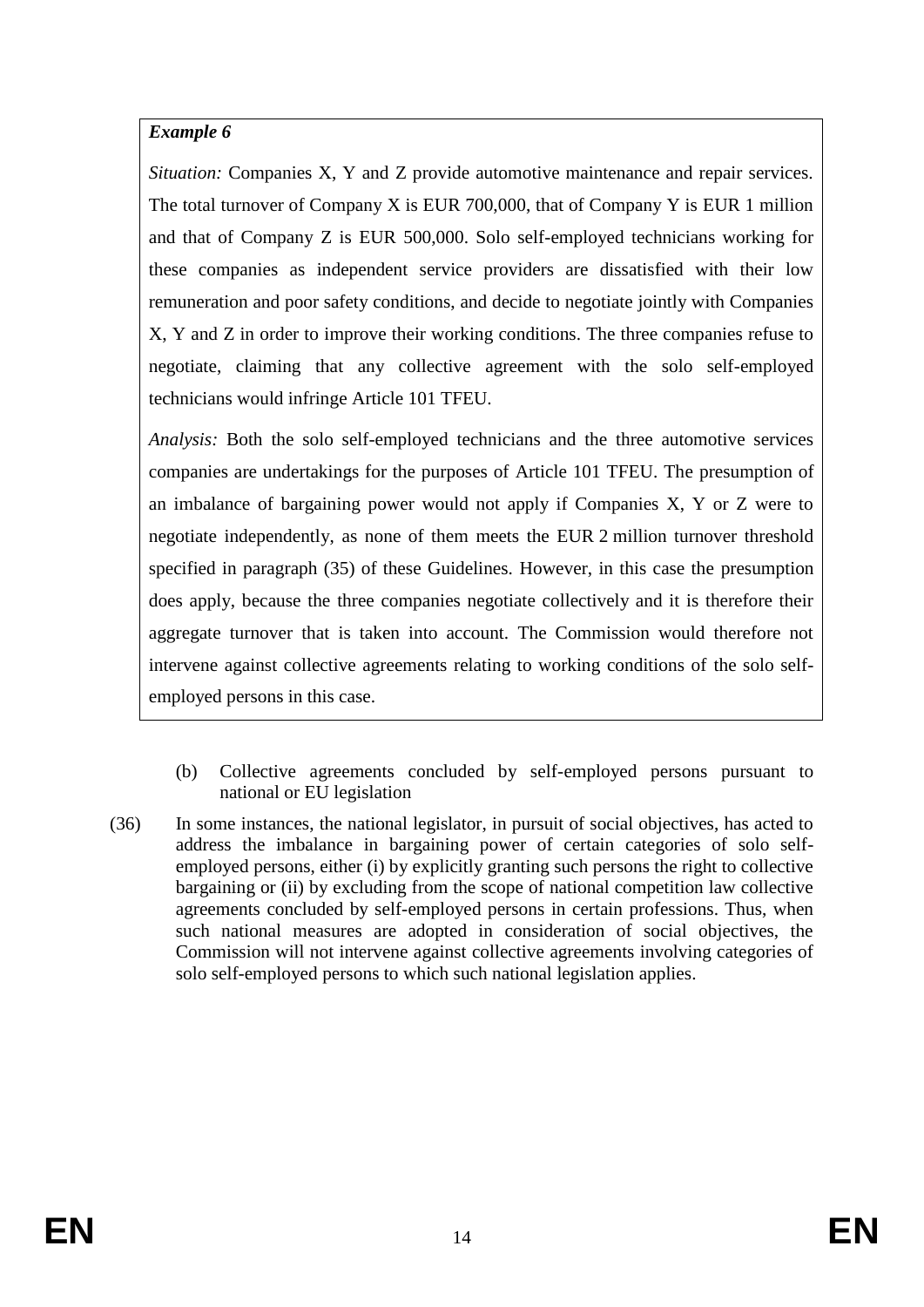*Situation:* The national law of Member State A excludes from the scope of national competition law agreements concluded by certain self-employed persons in the cultural sector.

*Analysis:* Member State A has established a sectoral exemption from national competition law in consideration of social objectives. Even if the scope of the measure may go beyond the situation of solo self-employed persons as addressed in Section III of these Guidelines, the Commission will not intervene against collective agreements entered into by solo self-employed persons pursuant to the national measure.

## *Example 8*

*Situation:* The labour law of Member State B establishes a right for solo self-employed journalists to bargain collectively with the companies to which they provide their services.

*Analysis:* Member State B has specifically granted the right of collective bargaining to a particular category of self-employed persons, namely the journalists. This means that collective agreements concluded between journalists and the companies to which they provide their services are not considered to be anticompetitive under the national competition law. Hence, in this instance the Commission would not intervene against collective agreements concluded by solo self-employed journalists.

(37) In the same vein, the Copyright Directive<sup>30</sup> has set the principle that authors and performers<sup>31</sup> shall be entitled to receive appropriate and proportionate remuneration when they license or transfer their exclusive rights for the exploitation of their works and any other subject matter protected by copyright and related rights.<sup>32</sup> Authors and

 $30<sup>2</sup>$ <sup>30</sup> Directive (EU) 2019/790 of the European Parliament and of the Council of 17 April 2019 on copyright and related rights in the Digital Single Market and amending Directives 96/9/EC and 2001/29/EC, PE/51/2019/REV/1 OJ L 130, 17.5.2019, p. 92–125.

<sup>&</sup>lt;sup>31</sup> All authors and performers are covered by Article 18 of the Copyright Directive with the exception of authors of a computer programme within the meaning of Article 2 of Directive 2009/24/EC of the European Parliament and of the Council of 23 April 2009 on the legal protection of computer programs, OJ L 111, 5.5.2009, p. 16–22. Article 23(2), Directive (EU) 2019/790 of the European Parliament and of the Council of 17 April 2019 on copyright and related rights in the Digital Single Market and amending Directives 96/9/EC and 2001/29/EC, PE/51/2019/REV/1 OJ L 130, 17.5.2019, p. 92–125.

<sup>&</sup>lt;sup>32</sup> Article 18(1) and Recital 72, Directive (EU) 2019/790 of the European Parliament and of the Council of 17 April 2019 on copyright and related rights in the Digital Single Market and amending Directives 96/9/EC and 2001/29/EC, PE/51/2019/REV/1 OJ L 130, 17.5.2019, p. 92–125. See also Recital 73 of the same Directive, according to which the remuneration of authors and performers should be "appropriate and proportionate to the actual or potential economic value of the licensed or transferred rights, taking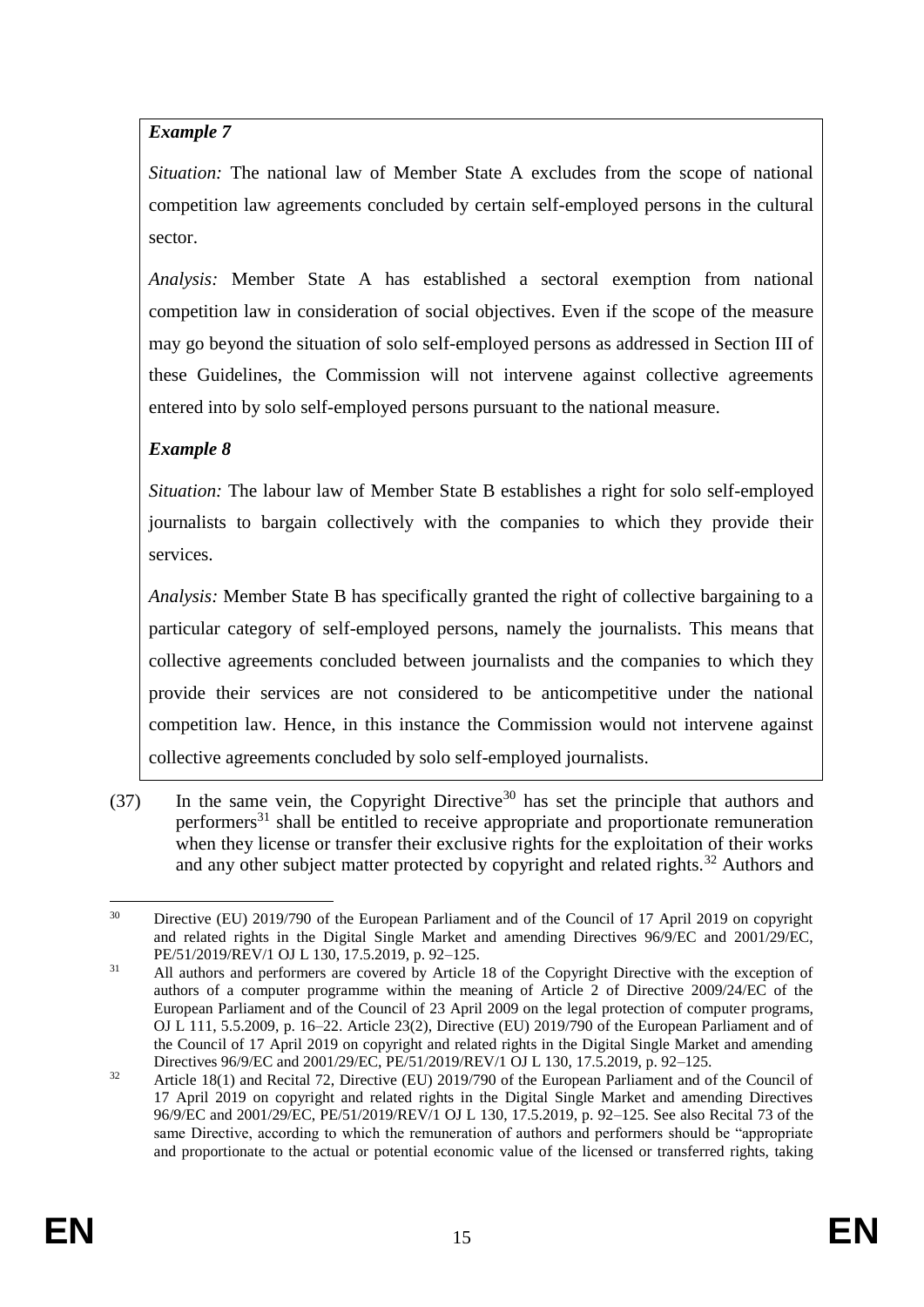performers tend to be in a weaker contractual position than their counterparties<sup>33</sup> and the Directive foresees the possibility to strengthen their contractual position in order to ensure fair remuneration in their exploitation contracts.<sup>34</sup> The Copyright Directive grants flexibility to Member States for implementing this principle using different mechanisms (including collective bargaining), as long as they are in compliance with EU law.  $35$ 

- (38) In line with these provisions and without prejudice to any other provisions of the Copyright Directive, the Commission will not intervene against collective agreements concluded by solo self-employed authors or performers with their counterparties in pursuance to this Directive.
- (39) Paragraph (38) of these Guidelines does not apply to collective negotiations concluded in the context of collective management organizations or independent management entities.<sup>36</sup> These Guidelines should not be interpreted as excluding from the application of the EU competition law the practices of these organizations or entities.<sup>37</sup>

1

into account the author's or performer's contribution to the overall work or other subject matter and all other circumstances of the case, such as market practices or the actual exploitation of the work".

<sup>&</sup>lt;sup>33</sup> Recital 72, Directive (EU) 2019/790 of the European Parliament and of the Council of 17 April 2019 on copyright and related rights in the Digital Single Market and amending Directives 96/9/EC and 2001/29/EC, PE/51/2019/REV/1 OJ L 130, 17.5.2019, p. 92–125.

 $34$  Collective bargaining may also be used in the instances provided under Articles 19(5), 20(1) and 22(5) of the Directive (EU) 2019/790 of the European Parliament and of the Council of 17 April 2019 on copyright and related rights in the Digital Single Market and amending Directives 96/9/EC and 2001/29/EC, PE/51/2019/REV/1 OJ L 130, 17.5.2019, p. 92–125.

<sup>&</sup>lt;sup>35</sup> Article 18(2) and recital 73, Directive (EU) 2019/790 of the European Parliament and of the Council of 17 April 2019 on copyright and related rights in the Digital Single Market and amending Directives 96/9/EC and 2001/29/EC, PE/51/2019/REV/1 OJ L 130, 17.5.2019, p. 92–125.

<sup>36</sup> 'Collective management organisation' means any organisation which is authorised by law or by way of assignment, licence or any other contractual arrangement to manage copyright or rights related to copyright on behalf of more than one right-holder, for the collective benefit of those right-holders, as its sole or main purpose, and which fulfils one or both of the following criteria: (i) it is owned or controlled by its members; (ii) it is organised on a not-for-profit basis. 'Independent management entity' means any organisation which is authorised by law or by way of assignment, licence or any other contractual arrangement to manage copyright or rights related to copyright on behalf of more than one rightholder, for the collective benefit of those rightholders, as its sole or main purpose, and which is: (i) neither owned nor controlled, directly or indirectly, wholly or in part, by rightholders; and (ii) organised on a for-profit basis; Article 3(a) and (b), Directive 2014/26/EU of the European Parliament and of the Council of 26 February 2014 on collective management of copyright and related rights and multi-territorial licensing of rights in musical works for online use in the internal market OJ L 84, 20.3.2014, p. 72–98.

 $\overline{37}$  Recital 56, Directive 2014/26/EU of the European Parliament and of the Council of 26 February 2014 on collective management of copyright and related rights and multi-territorial licensing of rights in musical works for online use in the internal market OJ L 84, 20.3.2014, p. 72–98.